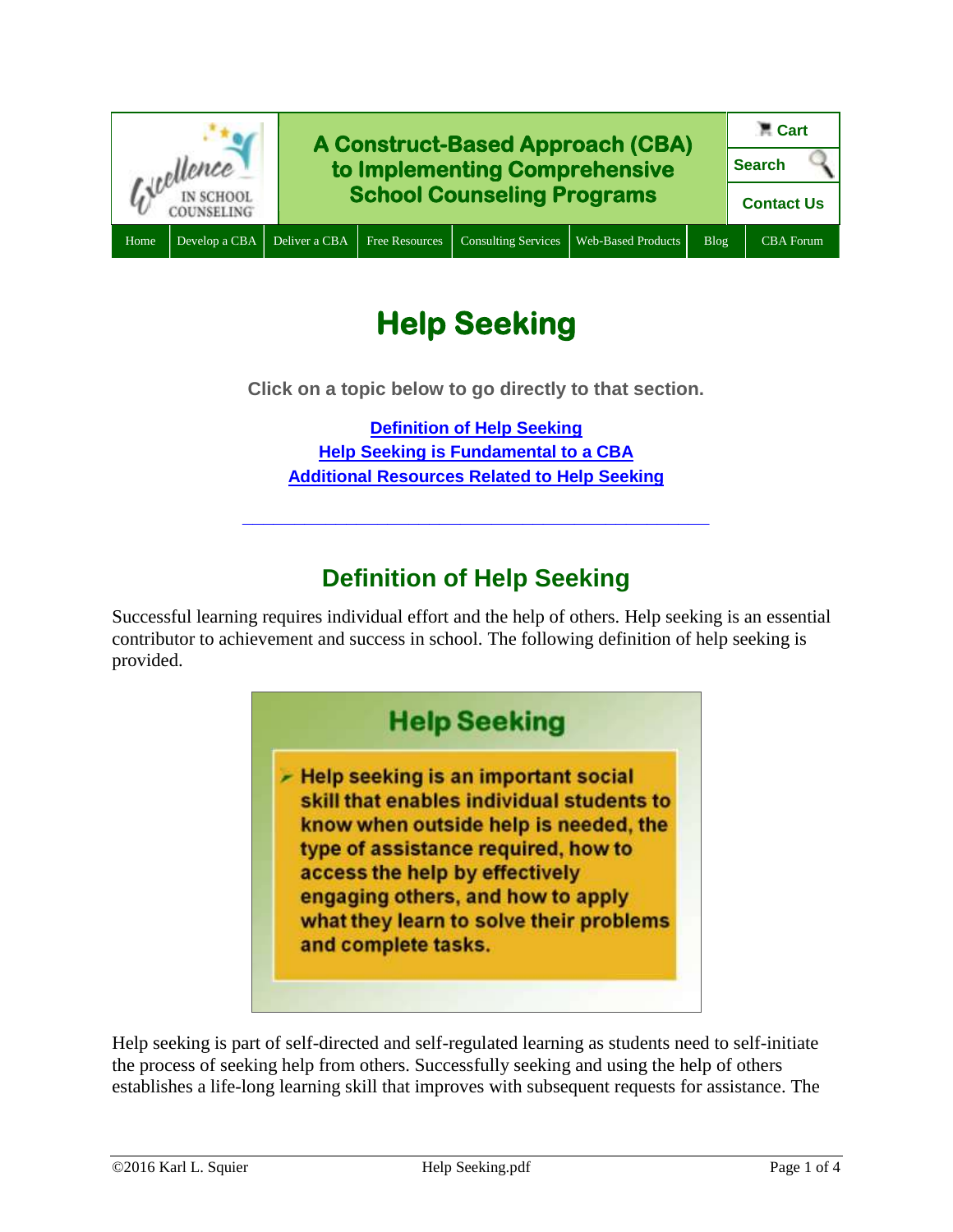CBA suggests that all students should develop good help seeking skills through their interactions with the school counseling program.

## **Help Seeking is Fundamental to a CBA**

<span id="page-1-0"></span>There are many different types of help which students can request. Seeking help in educational contexts generally suggests seeking academic help as a student would to get assistance with a writing assignment or math assignment with which they are having difficulty. Or it could be inviting guest speakers to visit the class and talk about what they do so the students can get an experiential perspective on something they are studying, or a career they would like to explore.

But in the context of school counseling programs, seeking help can be for personal, emotional and social problems they are trying to resolve. In these cases, the role of school counselors can shift from supporting students' academic progress or helping them plan for their future to helping them cope with social-emotional difficulties they are experiencing in their learning and lives.

Seeking help does not come naturally for many students. They are afraid to ask for help for a variety of reasons, all of which cause them to not speak to anyone about their problems. This is especially critical when the problems are inhibiting the student's ability to learn or to effectively cope with the barriers to their learning. Fear of coming to school or fear of taking tests or fear of being bullied are all serious issues that must be addressed, but many students do not feel comfortable asking anyone to help them, thus exacerbating the problem and in the long term making it more difficult to resolve.

Given the fact that help seeking can be learned and reinforced, school counselors should instruct students on the value and benefits of asking others for help, whatever the problems may be. The consequences of not asking for help can be emphasized along with letting students know that the school counselors are always available to help them and can find others who can be trusted to help them resolve their problems.

Help seeking lessons can be incorporated into the core CBA curriculum and integrated into lessons that deal with students' metacognitive abilities and executive functions. Parents/guardians can be engaged to support their children's help seeking activities and also to become someone their children trust to give them the help they need.

Another aspect of help seeking in educational contexts is teachers asking school counselors for help in deepening their understanding of individual students, help with diagnosing problems, suggesting appropriate strategies, and having students referred to them for help. Likewise, parents can be help seekers when they need assistance in helping resolve issues they have with their child's learning. Even though this perspective on help seeking is not directly on students asking for help, the fact that adults are seeking the help of counselors increases the potential for increased learning and achievement in the school and in school-home relationships.

## **Additional Resources Related to Help Seeking**

<span id="page-1-1"></span>The Internet is a wonderful tool for accessing information on just about any topic. It has been invaluable in helping us to identify what research has demonstrated to be strongly related to students' academic achievement and well-being, and evidence-based practices that provide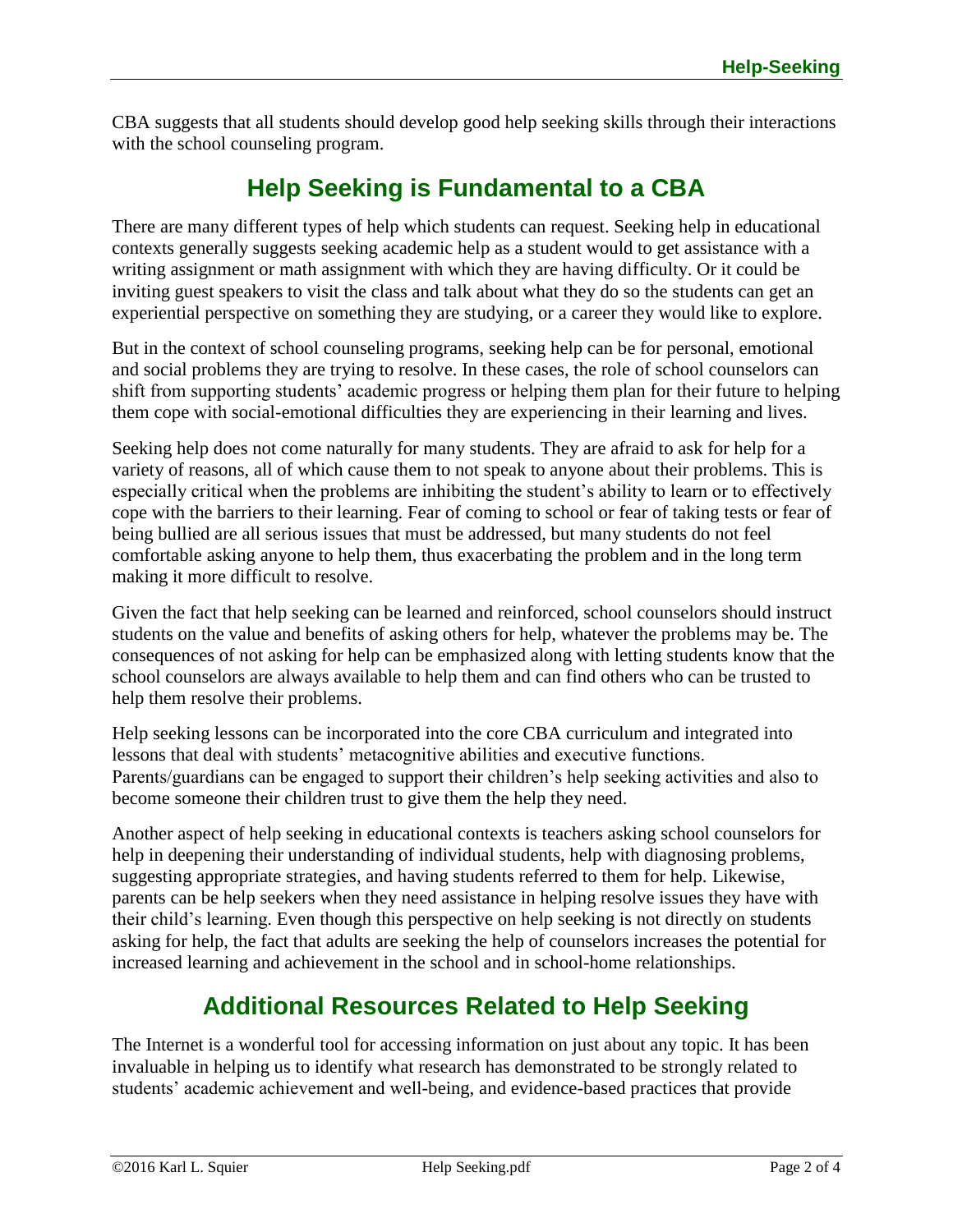**Additional Resources Videos Websites** Print http:// -

concrete examples of how to translate the research findings into meaningful learning opportunities that support student development.

Staying informed about what works and does not work to help students achieve and succeed is one of the defining characteristics of a professional school counselor. Internet search engines can be used to develop a deeper understanding of the topics discussed on the CBA Website. To get you started, here are some additional resources you may find helpful. These resources, however, only scratch the surface of what is available on the Internet or in published books and articles. We encourage you to use search engines to find more resources that will increase your understanding and build your capacity to apply these ideas in your work as school counselors.

#### **Websites**

This is a video entitled Studying the Ways Students Get Help with Classwork by Sarah Sparks on an American Federation of Teachers website.

**<http://www.aft.org/ae/winter2014-2015/sparks>**

This document defines help-seeking behavior processes, barriers to help seeking, and strategies for breaking down the barriers. It provides references to recent research on help seeking.

**<http://au.professionals.reachout.com/breaking-down-barriers-to-help-seeking>**

This is a comprehensive article from Wikiversity on help-seeking behavior in learning and the factors that influence it.

**[https://en.wikiversity.org/wiki/Learning\\_theories\\_in\\_practice/Help-seeking](https://en.wikiversity.org/wiki/Learning_theories_in_practice/Help-seeking)**

An article in Education Week on help-seeking.

**<http://www.edweek.org/ew/articles/2014/08/20/01help.h34.html>**